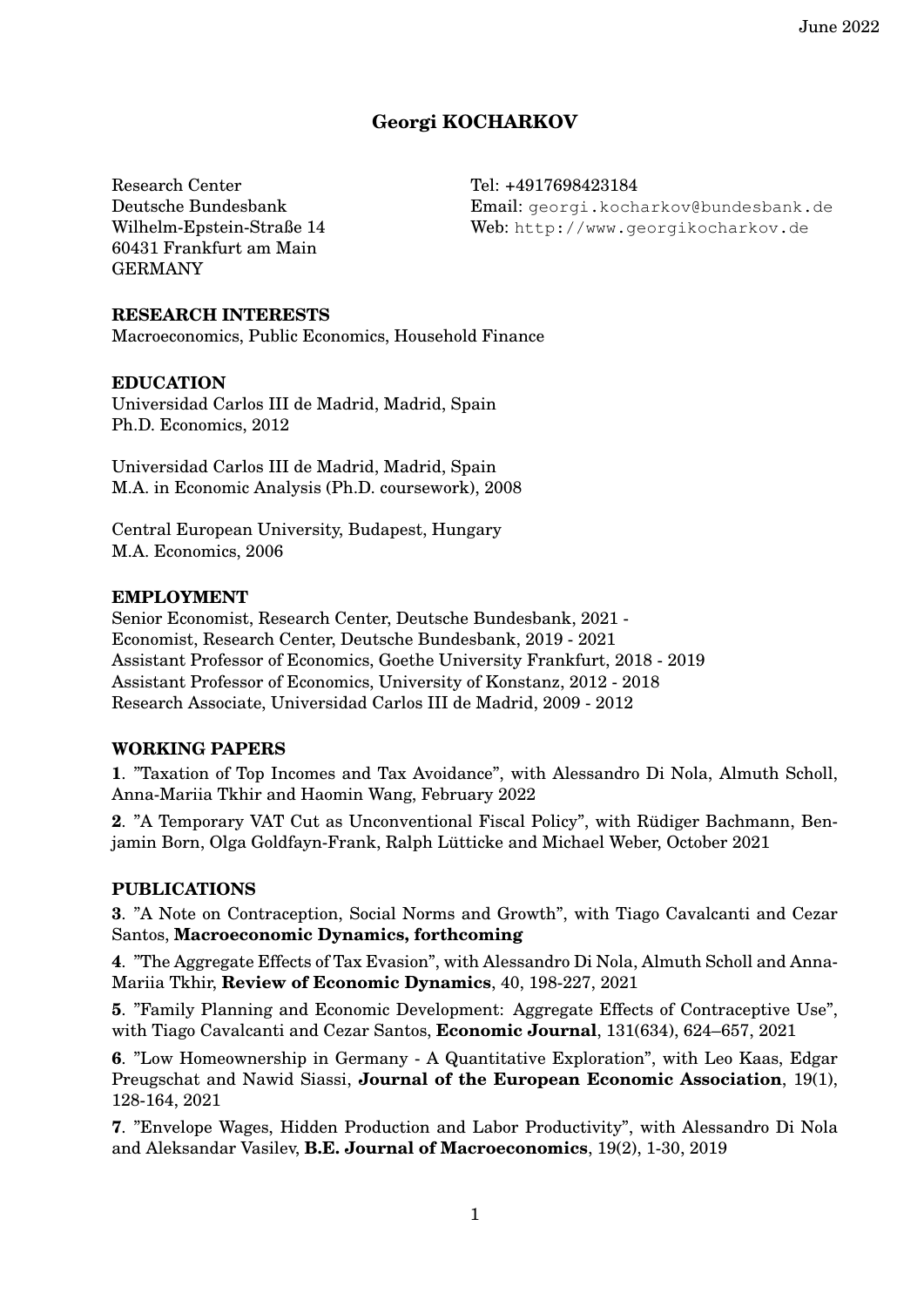**8**. "Wealth Inequality and Homeownership in Europe", with Leo Kaas and Edgar Preugschat, **Annals of Economics and Statistics**, 136, 27-54, 2019

**9**. "Does Homeownership Promote Wealth Accumulation?", with Leo Kaas and Edgar Preugschat, **Applied Economics Letters**, 26(14), 1186-1191, 2019

**10**."Technology and the Changing Family: A Unified Model of Marriage, Divorce, Educational Attainment and Married Female Labor-Force Participation", with Jeremy Greenwood, Nezih Guner, and Cezar Santos, **American Economic Journal: Macroeconomics**, 8(1), 1-41, 2016

**11**."Marry Your Like: Assortative Mating and Income Inequality", with Jeremy Greenwood, Nezih Guner, and Cezar Santos, **American Economic Review: Papers & Proceedings**, 104(5), 348-353, 2014

# **TEACHING EXPERIENCE**

*Goethe University Frankfurt:*

- Macroeconomics I (B.A. Course), 18/19
- Economics of Blockchain and Cryptocurrencies (B.A. Seminar), 18/19
- Macroeconomics of Income and Wealth Inequality (M.A. Seminar), 18/19
- Macroeconomics of Housing Markets (M.A. Seminar), 17/18

### *University of Konstanz:*

- Topics in Advanced Macroeconomics (Ph.D. Course), 12/13, 13/14, 14/15, 15/16, 16/17, 17/18
- The Rise and Fall of American Growth (B.A. Seminar),16/17
- Family Economics (M.A. Seminar), 13/14, 14/15, 16/17
- Intergenerational Mobility of Social and Economic Status (B.A. Seminar), 14/15
- Capital in Twenty-First Century: A Critical Analysis (M.A. Seminar), 14/15, 15/16, 16/17
- Family Economics (M.A. Course), 13/14
- Cultural Integration of Immigrants (B.A. Seminar), 12/13, 13/14

### **GRANTS, FELLOWSHIPS AND AWARDS**

- German Research Foundation, Project "The Macroeconomic Consequences of Tax Noncompliance" (joint with Almuth Scholl), Duration: 2019-2022, Awarded Funds: 308900  $\in$ - Baden-Wurttemberg Junior Professor Program, Project "Fertility and Large Economic Shocks: ¨ The Case of German Reunification", Duration: 2014-2017, Awarded Funds: 159281  $\in$ - CERGE-EI Foundation Global Development Network Program, Project "Optimal Tax Progressivity of the Bulgarian Income Tax Code", Duration: 2015-2016, Awarded Funds: 2450 \$ - University of Konstanz Funds for Innovative Measures in Teaching and Learning, Duration: 2015-2016, Awarded Funds:  $3281 \in$ 

- Mobility Research Grant, Universidad Carlos III de Madrid, 2009
- Graduate Fellowship, Universidad Carlos III de Madrid, 2006-2009
- Full Scholarship, Central European University, 2004-2006

### **RESEARCH AND TEACHING VISITS**

- CEMFI Madrid (March 2018, January 2020), University of Pennsylvania (July-December 2009)

### **DOCTORAL STUDENTS ADVISING**

- Franziska Deutschmann (Ph.D. Thesis Advisor, University of Konstanz, 2018)